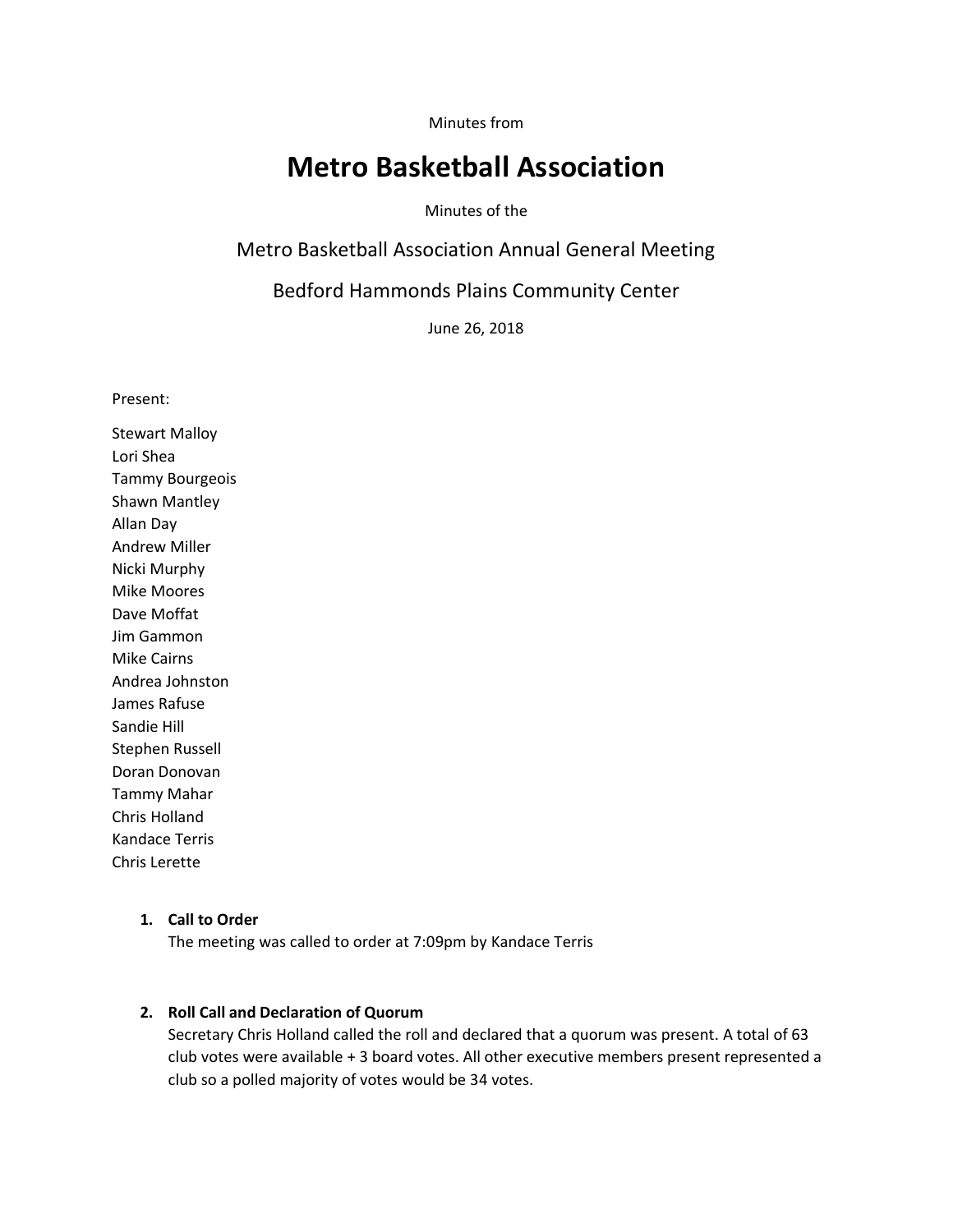## **3. Opening Remarks**

President Kandace thanked everyone for coming and making the meeting a priority.

## **4. Approval of Agenda**

Motion: That the agenda be approved as presented. Moved by Stewart, seconded by Tammy. Motion Carried

# **5. Approval of Minutes from Previous Meeting**

Motion: That the minutes of the June 14, 2017 meeting be approved as presented. Moved by Mike C., Seconded by Tammy B. Motion Carried

### **6. President's Report**

Kandace provided a written report and the following verbal comments. It was her  $2<sup>nd</sup>$  year as President and last day in the position. She thanked Andrew Miller for his year's of support and dedication. Thanks to all of the Board and special thanks to League Manager Chris Lerrette. She also reported there were no significant issues this year. The implementation of no screens at U10 seemed to go fairly smoothly and appeared to be a good move. She felt a general review of our bylaws were due. In closing, she encouraged others to step up and give back when the time comes.

Motion: To accept the President's Report as submitted. Moved by Dave M., seconded by Mike C. Motion carried

# **7. Financial Report**

The Financial Report was reviewed as submitted and no concerns were expressed. Motion: To accept the financial report and statements as submitted. Moved by Andrew, seconded by Lori S. Motion Carried

## **8. League Manager's Report**

Written report was submitted. Chris Lerette reviewed some key points. Scheduling process was a big concern and continues to present issues. He and the Board were exploring options for paid services to look after this. Dates of play need to be looked at, especially November  $11<sup>th</sup>$  due to double gym costs- we will not play on Nov  $11<sup>th</sup>$  moving forward. U16/18 would start the following weekend next year. Starting earlier is challenging for this older group due to HS team selections.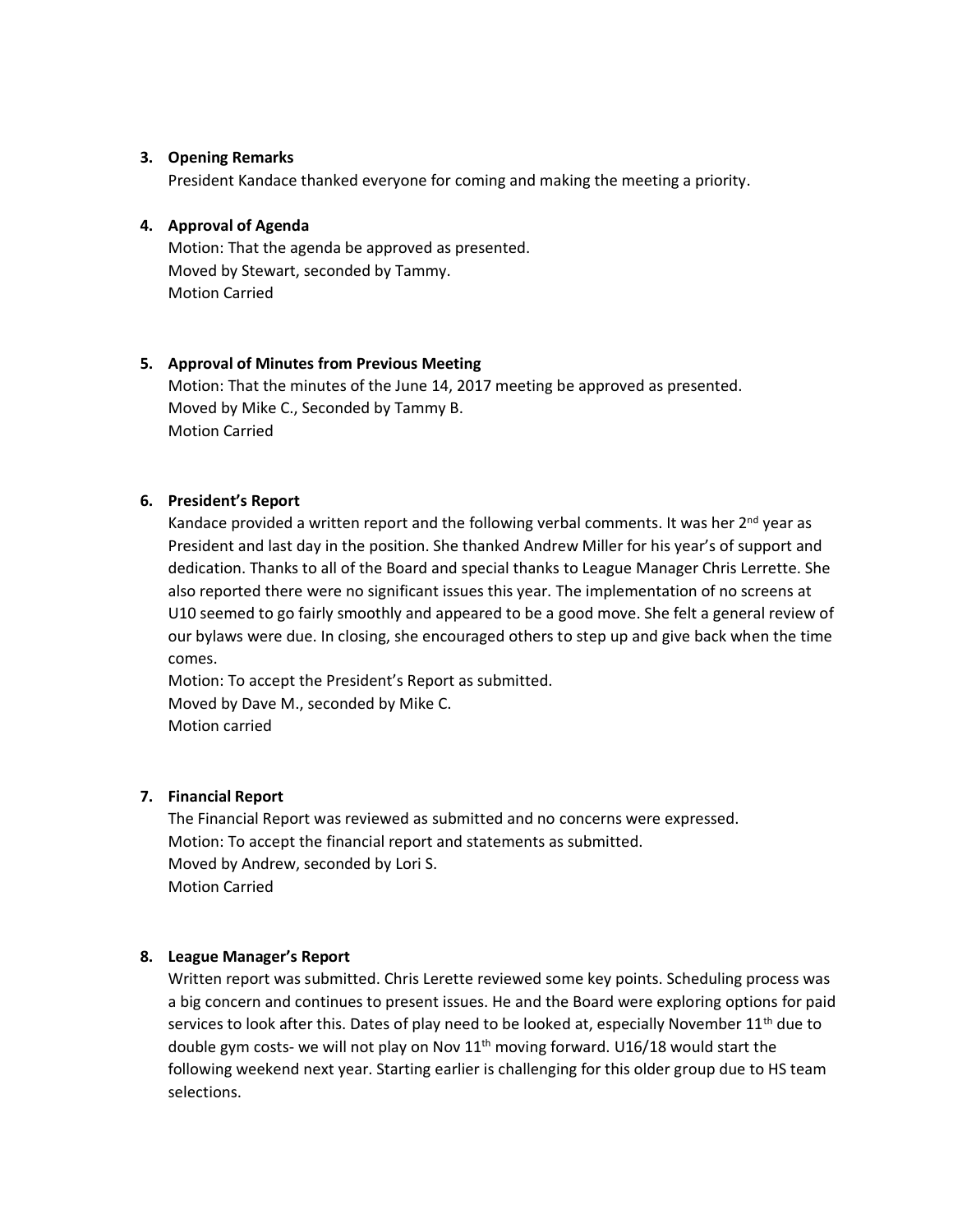Motion: To accept the league Manager's report as submitted. Moved by Doran, seconded by Tammy B. Motion Carried

# **9. Standing Committee Reports**

- 9.1 Rules Committee
	- Mike C. read the proposed rules changes (Clarifications of Sections 11.1 and 12.3) Motion to adopt all rules changes/clarifications as submitted. Moved by Stewart, seconded by Mike C. Motion Carried
- 9.2 Constitution & Bylaws- nothing to report
- 9.3 Personnel Committee- Report submitted by Committee Chair. Motion to accept report as submitted. Moved by Mike C., seconded by Andrew Motion carried
- 9.4 Discipline Committee- Adhoc based no report

# **10. Fee Structure for 2017-18 Season**

Motion for fees to be \$1495/team for the 2018/2019 season. Moved by Doran, seconded by Lori S. Motion Carried Discussion: Question was asked when the last time fees had been raised- league has been doing a great job of maintaining rates.

Item 12 was moved up

#### 12. Season Extension

Tri-county brought up the possibility of extending the season. Tournament format brought better atmosphere, allowed flexibility if a snow day occurred. The concept was tabled for further review and analysis.

### **11. Election of Officers**

Past President Andrew Miller took over as Chair for the election of officers. Andrew called for nominations from the floor for the executive positions of President, VP, Secretary and Treasurer as well as accepted nominations for Members at Large. The following candidates were nominated for the MBA Executive: President- Stewart Malloy

Vice-President- Andrea Johnston

Treasurer- Shane Mailman